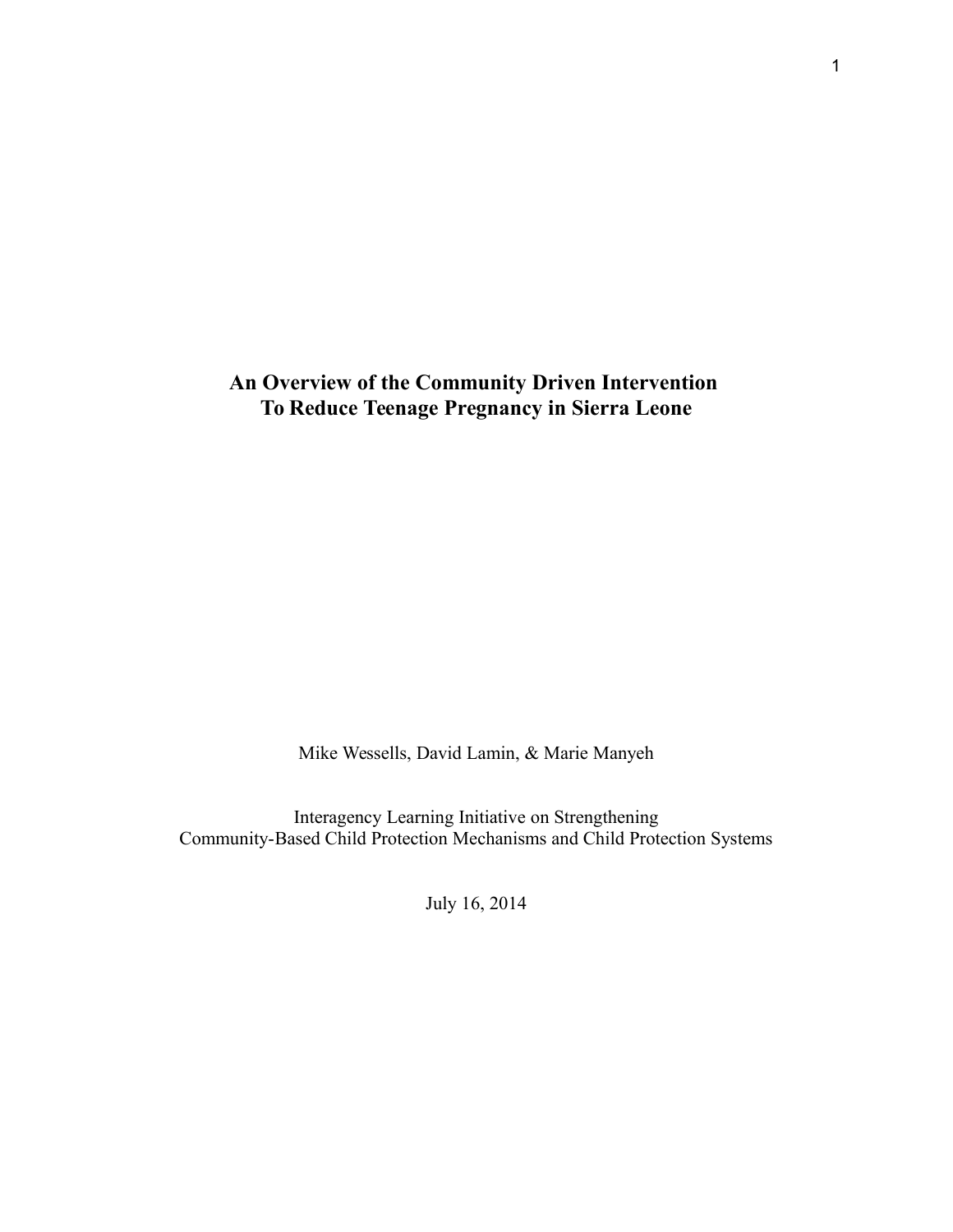# **Acknowledgements**

 The authors wish to express their sincere gratitude to the children, families, and communities in the six intervention villages and to the local Government health workers for their inspiring work to reduce and prevent teenage pregnancy. Special thanks go to the Peer Educators, the Task Force members, and the people who gave freely of their time and energy in planning and implementing the intervention and contributed to its success. Thanks also go to Marie Stopes (in Bombali District) and Restless Development (in both Bombali and Moyamba Districts) for their collaboration and support in building the community capacities needed in order to implement the intervention.

 The authors also wish to thank the two external facilitators and monitors--Samba Charlie in Moyamba and Ernest Brimah in Bombali--who helped to facilitate an inclusive process and supported community power, decision-making, and action at every point. They also thank Dora King, the Lead National Researcher, and the entire team of Sierra Leone researchers who have helped to document the effectiveness of the intervention and to build the trust and relationship that enabled the action research.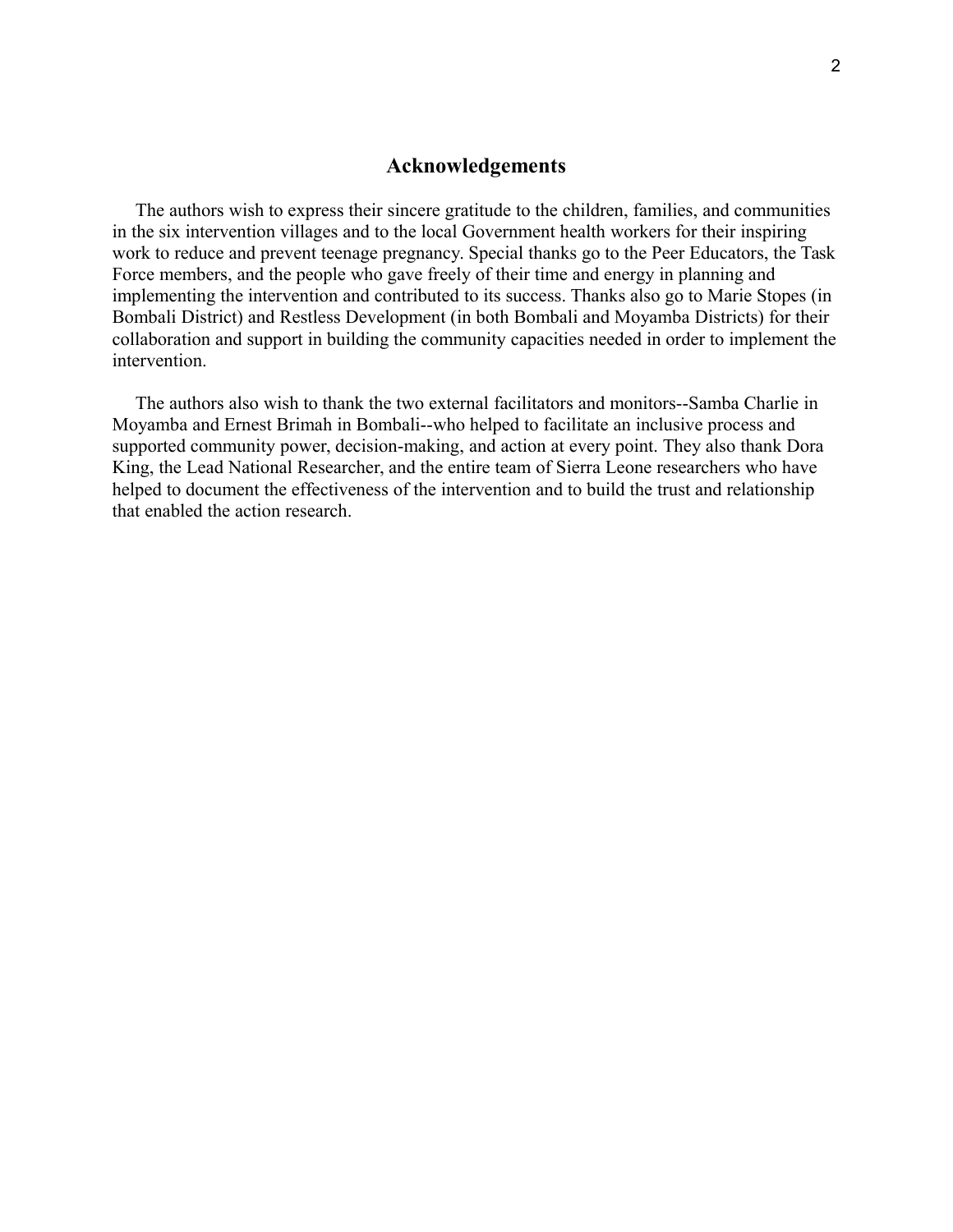### **Background and Context**

 Globally, the dominant approaches used by NGOs to establish or support community-based child protection mechanisms are characterized by relatively low levels of community ownership.<sup>[1](#page-2-0)</sup> This is problematic since community ownership is one of the primary determinants of the effectiveness and sustainability of interventions. In addition, top-down efforts at strengthening child protection systems have suffered from limited use and also from pushback from local communities. A case in point is Sierra Leone, where people in rural communities have tended not to use state imposed community-based Child Welfare Committees and have viewed child rights education as alien and damaging to parental authority.<sup>[2](#page-2-1)</sup> Overall, the low levels of community ownership of the formal aspects of the child protection system in Sierra Leone have contributed to the disconnect between the formal and nonformal aspects of the national child protection system.

 To address these issues, the Interagency Learning Initiative has cultivated a process of community-driven action that addresses needs of vulnerable children in Bombali and Moyamba Districts of Sierra Leone through linkages and partnership between rural communities and the formal health and child protection systems. The initial stage was ethnographic research that enabled learning about local views of childhood, harms to children, what happens when the harms occur, and linkages with the formal system.<sup>[3](#page-2-2)</sup> The research took place in a cluster of three villages from a single Chiefdom in each of the two districts. The ethnographic findings were shared back with each cluster of communities, who validated the findings and reflected on their own on what they should do to address the problems. In important respects, these reflections set the stage for the next phase--the action research phase.

 In participatory action research and community mobilization approaches, local groups of people collectively identify a problem of concern and then mobilize themselves to plan, implement, and evaluate an intervention to address the problem. This approach generates high levels of community ownership since it is the community that defines the problem and manages or runs the intervention. In this approach, the community holds the power and makes the key decisions about which problem to address, what steps to take in addressing it, how to organize itself to implement the intervention, whom to partner with and how, and so on. However, community ownership does not occur automatically but through a process of deep, inclusive engagement by different sub-groups within the community. It would be a misnomer, for example, to speak of community ownership if a community elite had hijacked the planning process or had controlled the implementation in a manner that benefitted mainly the privileged people within a community.

 In Sierra Leone, both clusters of communities chose teenage pregnancy as the problem to be addressed. This was not surprising since the ethnographic research had identified teenage pregnancy as one of the top four harms to children. Throughout Sierra Leone, the problem of teenage pregnancy is of such great magnitude that in 2013, the President declared a state of

<span id="page-2-0"></span><sup>1</sup> Wessells (2009).

<span id="page-2-1"></span> $2$  Wessells et al. (2012).

<span id="page-2-2"></span><sup>3</sup> Wessells (2011).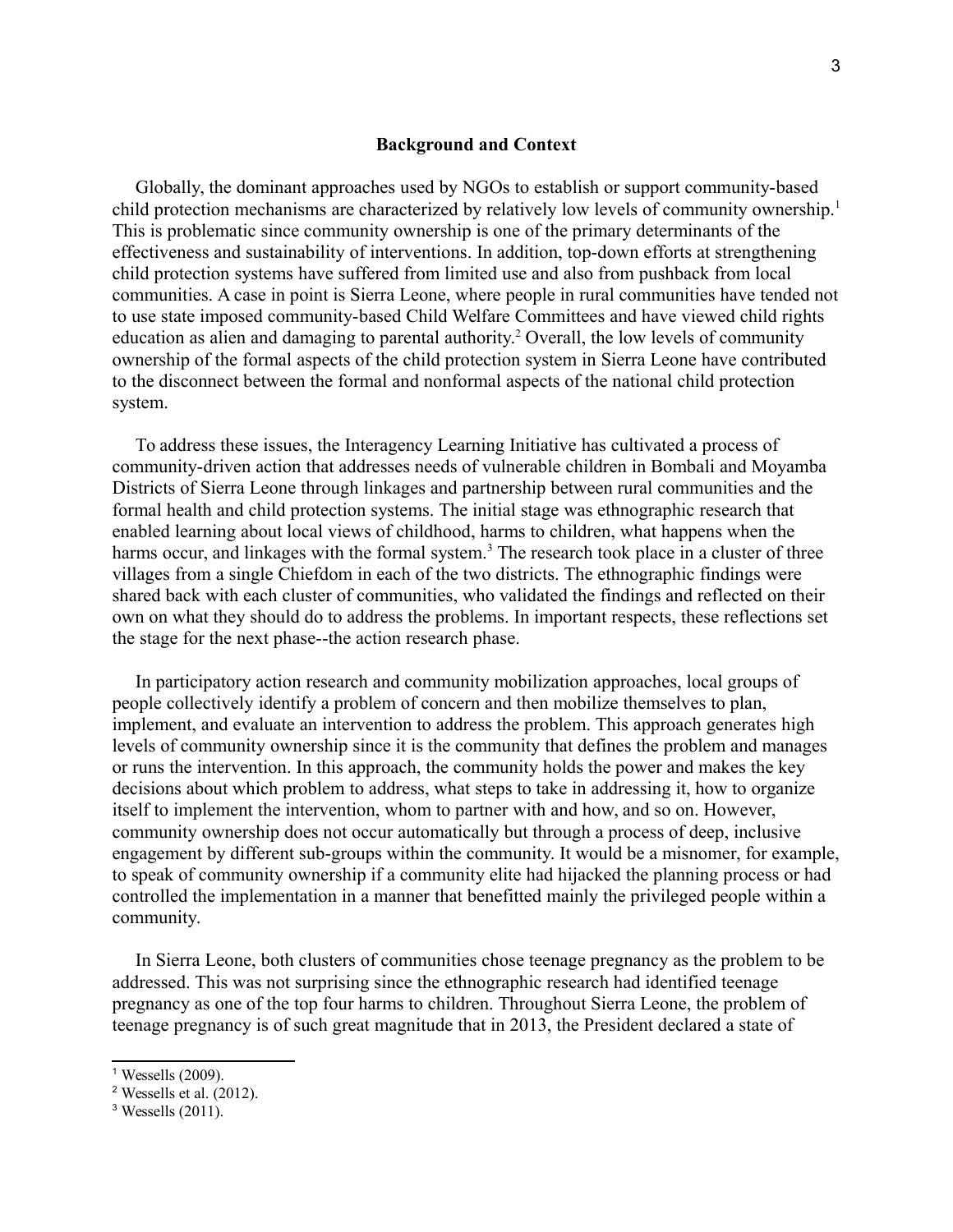emergency around it and called for a national strategy to reduce teenage pregnancy. In addition, teenage pregnancy is frequently a gateway to a host of additional problems such as health issues, dropping out of school, and engaging in transactional sex as a means of meeting basic needs. Local people in the research communities were frustrated because they had tried hard to reduce teenage pregnancy but had not succeeded, and their daughters and families were being damaged as a result. Looking for a more effective approach, community people were eager to engage with government officials such as health post staff who could help them to reduce the problem.

 The selection of teenage pregnancy as the problem to be addressed was a slow, inclusive process that was guided by inputs from different sub-groups. Although the process was enabled by a trained, Sierra Leonean facilitator who lived in and rotated among three villages in each cluster,<sup>[4](#page-3-0)</sup> the communities themselves guided the process and took the key decisions. They decided, for example, that it was important for sub-groups such as teenagers and women to have considerable voice in the planning process. If the planning discussions had been conducted only in the barray (the village meeting point where the community discussed key issues), the men would likely have dominated, and the women and girls might have been less likely to express their views. Accordingly, the communities decided to supplement open community discussions in the barray with small group discussions among teenage girls, teenage boys, adult women, and adult men, respectively. They also decided that it would be useful to have a single Task Force that facilitated and coordinated the planning across the three villages in the cluster. This Task Force had five members from each of the three villages, with the five members elected from each of the sub-groups identified above. To include the views of marginalized people such as out of school children or children with disabilities, the Task Force members in each village conducted home visits and fed the learning from those visits into the wider community discussions.

 During a period of over nine months, the communities talked extensively among themselves, consulted with other communities via the Task Force members, and negotiated views and priorities among their respective villages. Although these dialogues were part of the selection process, they were also seamlessly interconnected with the intervention itself since the dialogues served to raise awareness about the importance of addressing teenage pregnancy and to identify possible steps that might be useful in addressing it. During these dialogues, people expressed divergent views but also negotiated their views in the service of the common purpose of supporting vulnerable children. By all accounts, the negotiation of views occurred not only in public discussions such as those in the barray but also in private discussions such as those which took place in homes.

#### **Intervention Planning and Preparation**

 The intervention planning discussions overlapped with the discussions that aimed to select which issue to address. Most likely, community people wanted to choose an issue on which there was general agreement on what to do in addressing it. The intervention planning discussions were highly inclusive and used a methodology very similar to that which had been used to decide on the priority issue to address. During the intervention planning, the facilitators encouraged full

<span id="page-3-0"></span><sup>4</sup> The facilitators were backstopped by two senior mentors--David Lamin and Marie Manyeh, who made periodic visits to the villages.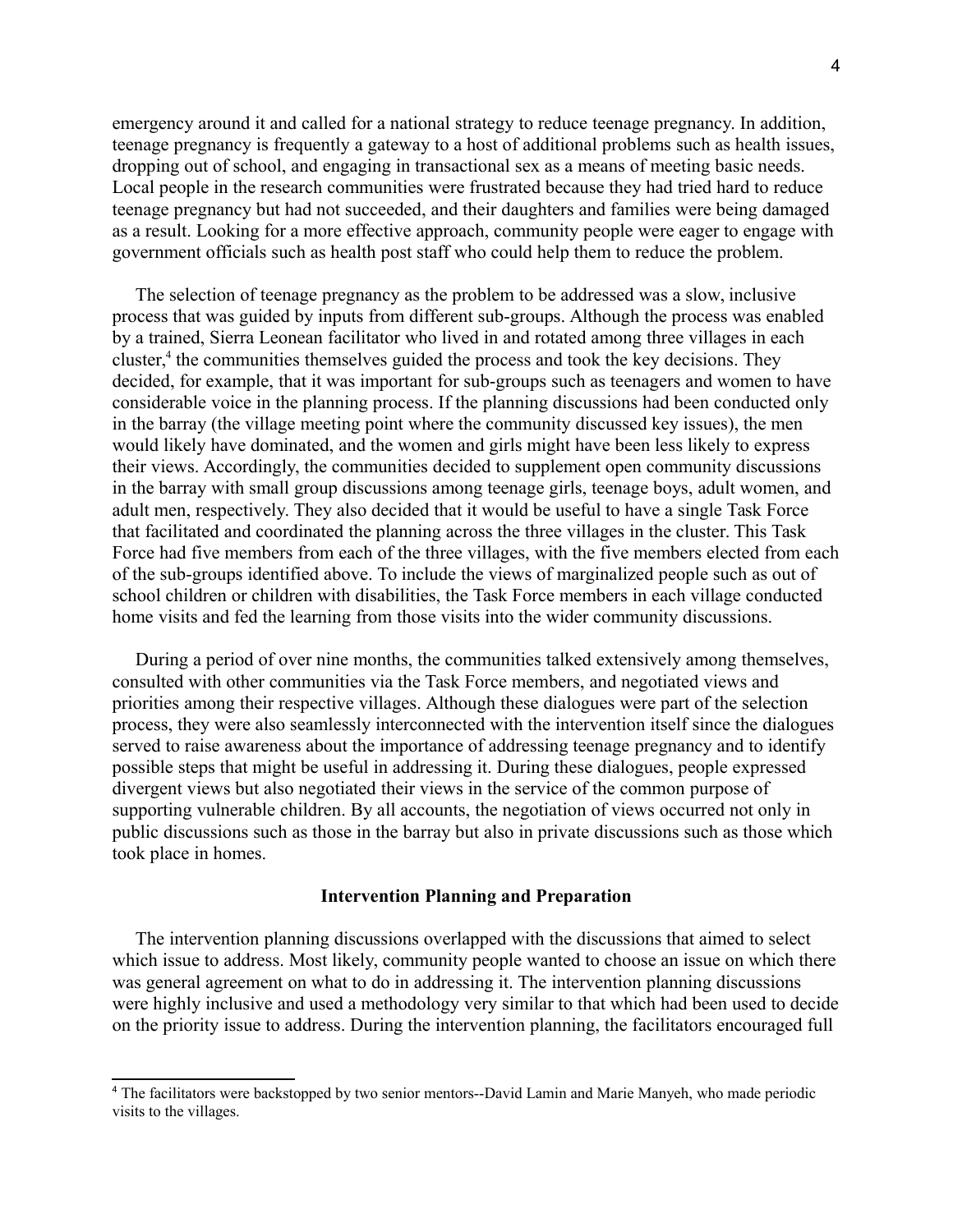participation by diverse people and encouraged communities to think about interventions that linked community processes with actors in the formal health or child protection system.

 Because the community people had heard of the work done by Marie Stopes and others, the early planning discussions unanimously identified family planning and sexual and reproductive health as key topics for the intervention. The topic of family planning, particularly in regard to the use of contraceptives, was ripe for strengthening the linkages between communities and the formal health system. In fact, the District Medical Officers indicated their willingness to supply contraceptives and insure that health post staff had been trained on how to insert implants. Discussions in sub-groups, villages, and the wider Task Force indicated as well the importance of life skills such as being able to say 'No' to unwanted sex. Fortunately, NGOs such as Marie Stopes in Bombali and Restless Development in Moyamba indicated their willingness to partner and support work on issues of family planning, sexual and reproductive health, and life skills.

 To help translate the broad intervention plans into specific plans for implementing the intervention, workshops enabled by the facilitators and mentors were conducted with Task Force members in January, 2013. A key decision was to work closely with male and female youth leaders in the implementation phase since the aim was in part to change the social norms relating to teenage sex and pregnancy. Of note, however, the workshops avoided scripting the implementation in a rigid manner. Room was left, for example, for groups to improvise and exercise their creativity in developing media such as songs and dramas. Following the workshop,

#### **Timeline**

January, 2011 - April, 2011: Ethnographic data collection

July, 2011: Feedback of ethnographic findings and community reflection

January, 2012: Training workshop for facilitators, mentors, and District government

February, 2012 - December, 2012: Community clusters in Bombali and Moyamba, respectively, select teenage pregnancy as the priority issue and develop plans to address it through family planning, sexual and reproductive health education, and life skills

January - March, 2013: Workshops conducted in January in Moyamba and Bombali with Task Force members, on developing the implementation plans. Task Forces worked with their communities to finalize the implementation plans during February and March.

June-July, 2013: First training conducted on family planning, sexual and reproductive health, and life skills with government health post staff and Peer Educators

September-October, 2013: In each district, a focal point is established in each of the three intervention villages, and one coordinator is appointed for the intervention cluster

March, 2014: Refresher training conducted on family planning, sexual and reproductive health, and life skills with Peer Educators

June, 2014: Participatory evaluation workshops are conducted in Bombali and Moyamba, with final steps developed for handing the facilitation and coordination functions over to the communities.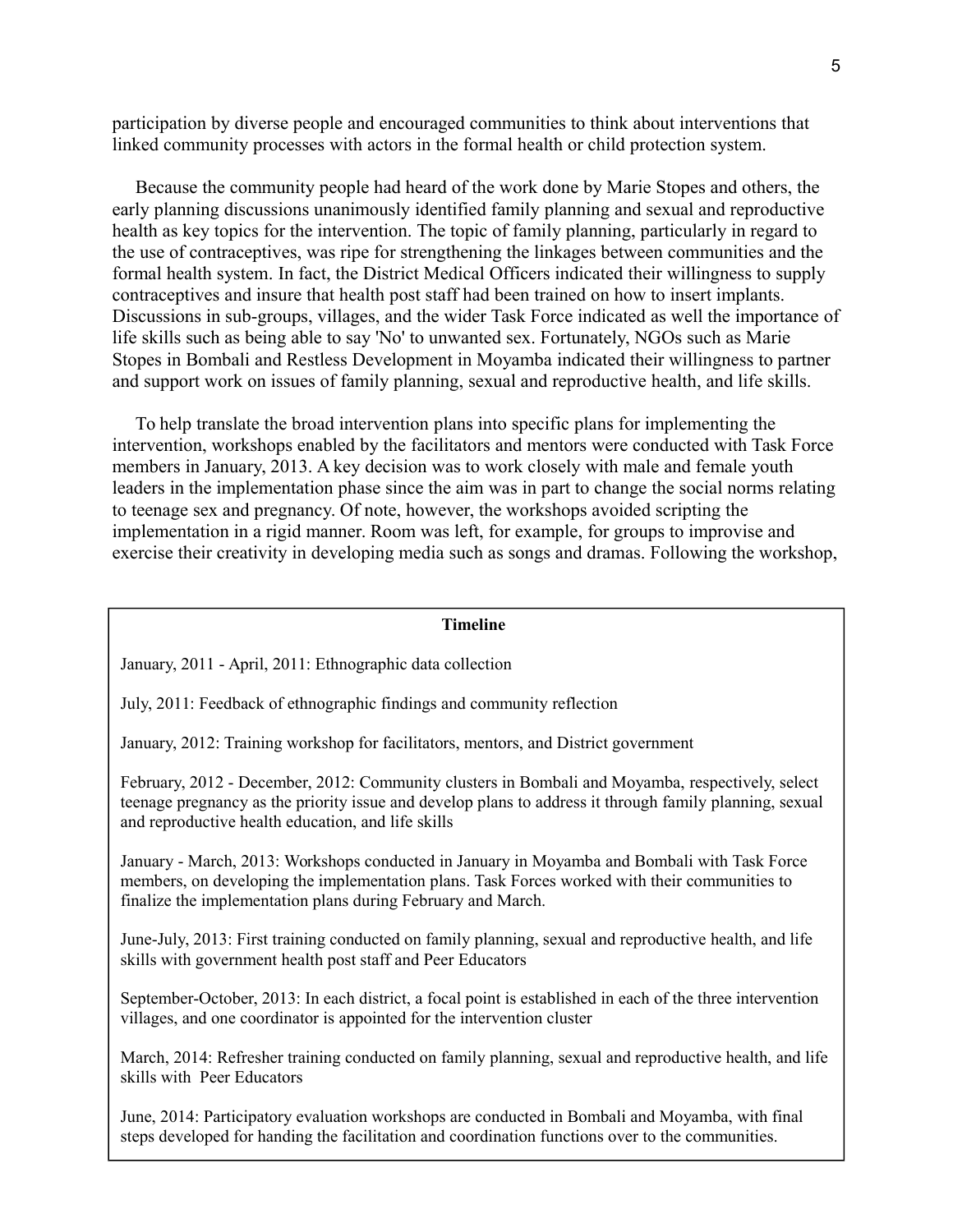the Task Forces worked with their respective communities to finalize the implementation plans. As shown in the timeline below, the communities finalized their implementation plans by March, 2013. Although these discussions preceded the implementation of the full intervention, they were in a sense part of it since they served to raise awareness and heighten community commitment to addressing teenage pregnancy, and they began the important process of building partnership between communities and formal health system actors.

 Following the implementation planning, Task Force members began conducting dialogues about the prevention of teenage pregnancies. To build sustainable capacities for work on this issue, each community selected five teenage girls and boys to serve as Peer Educators. The Peer Educators then received week-long participatory training from the NGOs on family planning, sexual and reproductive health, and life skills. The initial training took place June-July, 2013, with follow up training provided March, 2014. Following the initial training of the Peer Educators and the Government training of the health post staff, the full intervention began, as described below. It is to be emphasized, however, that the planning and preparation processes were themselves part of the wider community mobilization and awareness raising processes that were part of the intervention.

 The facilitator in each District played an important and evolving role in the community-driven selection, planning, preparation, and implementation processes. From January, 2012 through August, 2013, the facilitators worked full time and spent three weeks in the villages (one week per village) each month. During this period, 75% of their time in the villages was devoted to facilitation, and 25% of that time was devoted to monitoring, using participant observation methodology. Following August, 2013, these time percentages were reversed, as 75% of their time was spent on monitoring and 25% of their time was spent on facilitating. This change reflected the fact that the communities had by that time developed effective means of inclusive planning and action. Also, it was necessary to document the actual implementation activities and process. Since it was important to avoid communities becoming dependent on the facilitator/monitors, progressive reductions were made in the amount of time they spent in the communities. From September-December, 2013, the facilitator/monitors worked half time, and from January, 2014 onward, they worked quarter time (one week per month). This process of transition is part of a wider exit strategy that will be described further elsewhere together with a detailed discussion of the facilitation roles and processes.

### **Ten Key Elements of the Interventions**

 Although the implementation followed a community-designed plan, it deliberately did not follow a script or protocol but rather had an improvisational quality that was intended to draw on the agency and creativity of teenagers, youth groups, and other sub-groups within the villages. Following a social norms change approach, insiders were empowered to analyze how to best move forward. At any particular moment, they used their judgment to decide whether activities were needed and how to do them. This loosely scripted approach was intended to enable the intervention process to respond in a creative manner to the new moments that would arise as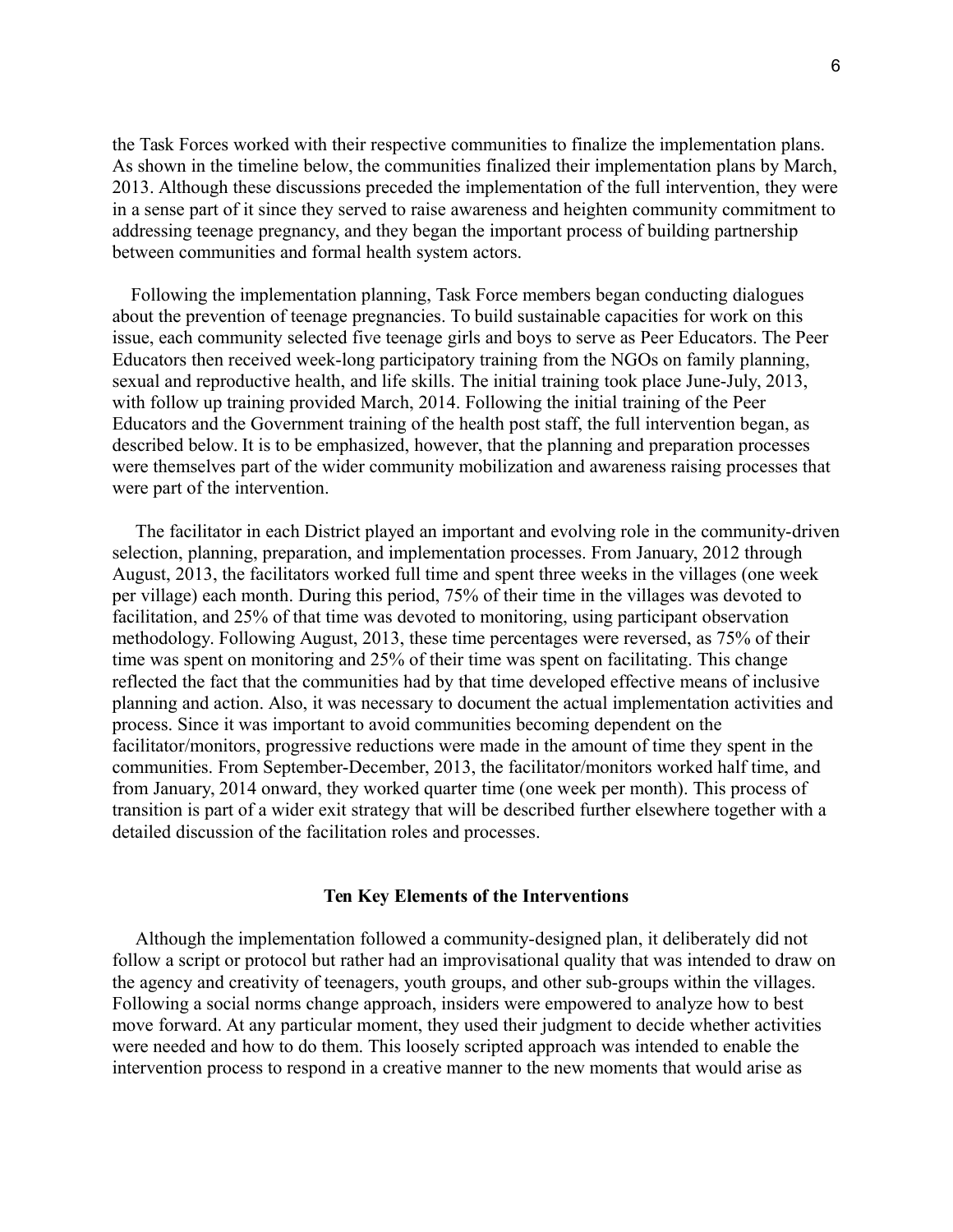community awareness increased or, alternately, as dialogues encountered barriers and sources of resistance rose to the surface.

The intervention process was documented in a systematic manner by Sierra Leonean monitors<sup>[5](#page-6-0)</sup> who lived and worked in the villages and who used participant observation methodology to capture various activities. What emerged over time were ten key elements in the intervention process, as shown in Table 1 below.

 At the heart of the process were collective dialogues and collective decision making. The dialogues about teenage pregnancy and means of preventing it typically began in the Chief's barray. Throughout the intervention process, Task Force members or village authorities continued to organize dialogues in the barray to discuss issues such as puberty, family planning and contraception, sexually transmitted infections, the importance of delaying sex or engaging in safe sex. Since not everyone participated in discussions in the barray, the Peer Educators and Task Force members made home visits in order to learn the views of marginalized children and families. Equally important, many dialogues occurred following teenagers' performances of dramas and songs, as outlined below. Also, spontaneous dialogues occurred over meals, in schools, and during daily activities.

| <b>Element</b>                                                    | <b>Description</b>                                                                                                                                                                                                                                                                                                                                                                                                                                                                                                                                                                                                                             |
|-------------------------------------------------------------------|------------------------------------------------------------------------------------------------------------------------------------------------------------------------------------------------------------------------------------------------------------------------------------------------------------------------------------------------------------------------------------------------------------------------------------------------------------------------------------------------------------------------------------------------------------------------------------------------------------------------------------------------|
| Collective dialogue,<br>awareness raising, $\&$<br>negotiation    | At each stage, there was extensive collective reflection and dialogue in<br>the barray, and in sub-groups such as teenage girls, teenage boys, adult<br>women, adult men, and elders about issues such as the main harms to<br>children, which issue should be addressed, how to address the issue, and<br>diverse aspects of teenage pregnancy. These dialogues raised collective<br>awareness and created readiness to receive various messages associated<br>with teenage pregnancy. As disagreements occurred, community members<br>negotiated over which views were most useful in addressing teenage<br>pregnancy.                       |
| Collective decision-making,<br>empowerment, and<br>responsibility | The communities made their own decisions about which issue to address,<br>how to address it, who should represent them on the inter-village Task<br>Force, and on other key issues. As a result, they saw the decisions and<br>intervention process as 'theirs,' and they took responsibility for insuring its<br>success. The empowerment process occurred from within. Since the<br>community itself defined the problem, community people were motivated<br>to address it. They empowered each other by encouraging participation,<br>mobilizing different sub-groups, and creating public activities that drew in<br>more and more people. |
| Linkage of communities<br>with health services                    | To address teenage pregnancy, communities elected to link in more<br>systematically with formal health services. The District Medical Office<br>agreed to keep up the supply of contraceptives of different kinds and to<br>train health post nurses to do procedures such as implants. At local levels,<br>supportive partnership developed between local people and health post<br>staff. People visited the health post for contraceptives and invited nurses<br>to visit the villages and help to educate people about issues related to<br>puberty, sex and reproductive health, and pregnancy.                                           |
|                                                                   | Peer Educators were selected by the communities and trained by NGOs                                                                                                                                                                                                                                                                                                                                                                                                                                                                                                                                                                            |

<span id="page-6-0"></span><sup>5</sup> The same people divided their time as facilitators and monitors.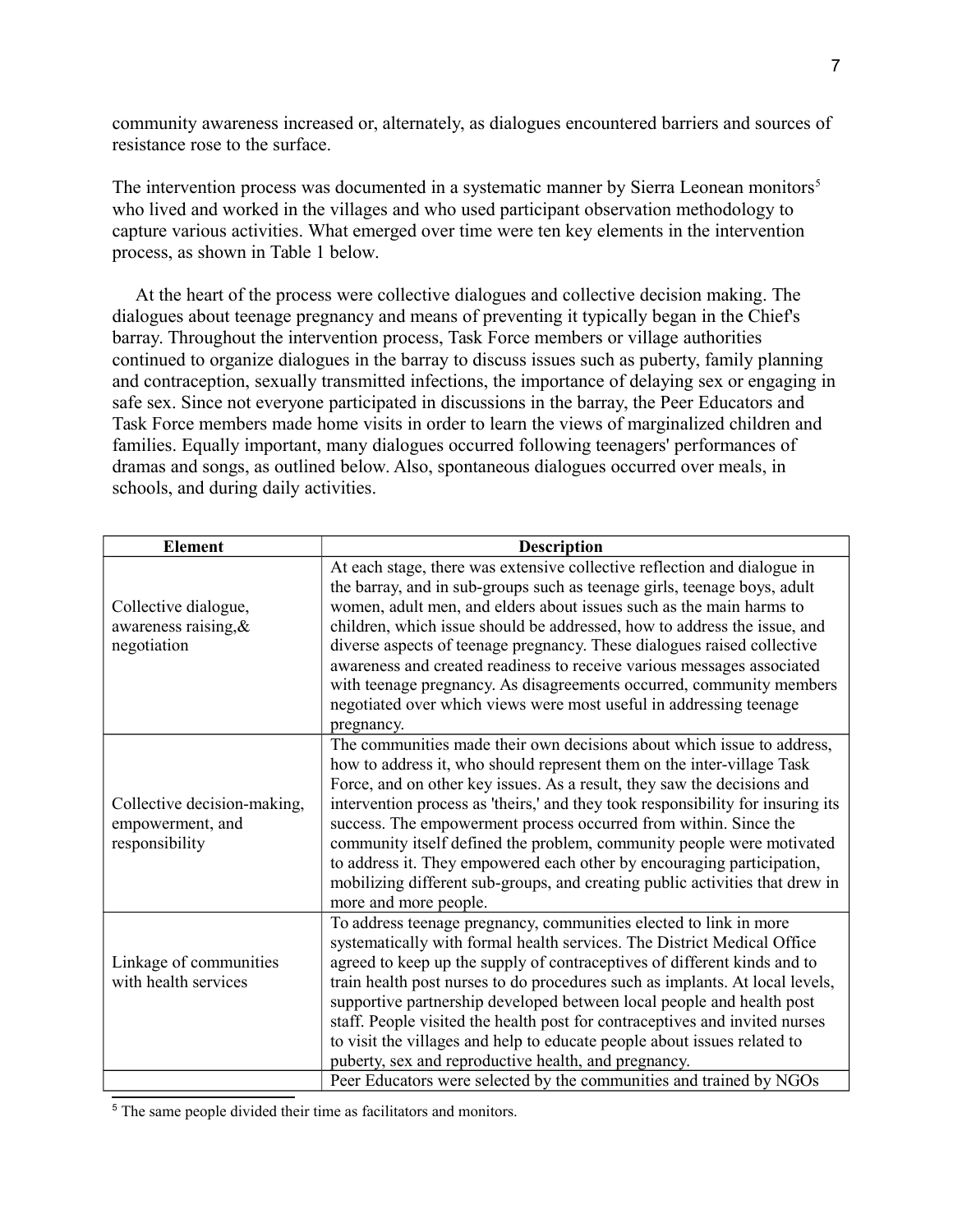| Peer education<br>Use of culturally relevant<br>media | on issues of family planning, sexual and reproductive health, and life<br>skills. This created a cadre of people who were respected by communities<br>and who were in a position to educate their peers on an ongoing basis.<br>Less formally, peer education occurred also through discussions of parents<br>with each other, of women with each other or with men, etc.<br>Peer educators and others conducted culturally appropriate educational<br>activities such as song and drama, thereby increasing their appeal and<br>reinforcing increasing community ownership. The activities were<br>accompanied with group discussions in which teenagers and adults<br>discussed the benefits of good decisions made by young people, and the |
|-------------------------------------------------------|------------------------------------------------------------------------------------------------------------------------------------------------------------------------------------------------------------------------------------------------------------------------------------------------------------------------------------------------------------------------------------------------------------------------------------------------------------------------------------------------------------------------------------------------------------------------------------------------------------------------------------------------------------------------------------------------------------------------------------------------|
|                                                       | problems associated with short sighted decisions or lack of responsibility<br>taking.                                                                                                                                                                                                                                                                                                                                                                                                                                                                                                                                                                                                                                                          |
| Child leadership and<br>messaging                     | Teenage girls and boys played a prominent role in all aspects of the<br>planning and action. The intervention was deliberately not 'manualized'<br>but drew instead on young people's energy and creativity. Recognizing<br>that children talk in distinctive ways and that adult developed messages<br>often do not get through, children created their own messages based on<br>what had been learned in the NGO led workshops and the discussions<br>with health workers.                                                                                                                                                                                                                                                                   |
| Inclusion and outreach                                | Representatives of diverse sub-groups (teenage girls, teenage boys, adult<br>women, adult men, and elders) took part on the Task Force that facilitated<br>much of the community driven work to prevent teenage pregnancy. In<br>order to include the voices and perspective of marginalized people such as<br>out of school children and children with disabilities, the Task Force<br>members and also Peer Educators made home visits on a regular basis.                                                                                                                                                                                                                                                                                   |
| Parent-child discussions                              | Picking up on an older practice that the war and other events had<br>disrupted, parents and children discussed issues of puberty, sexual and<br>reproductive health, sex, and teenage pregnancy prevention. In some<br>cases, the children were better informed than adults and helped to correct<br>parental misconceptions, for example, regarding the use of contraceptives.                                                                                                                                                                                                                                                                                                                                                                |
| Role modeling                                         | By taking part in activities such as dramas and singing songs, young<br>people, including teenage boys, signaled that they wanted to prevent<br>teenage pregnancy. Similarly, parents provided role models for each other<br>in talking with their children about teenage pregnancy in a constructive<br>manner.                                                                                                                                                                                                                                                                                                                                                                                                                               |
| Legitimation by authority                             | The Paramount Chiefs publicly supported the importance of preventing<br>teenage pregnancy and encouraged people to get involved in the<br>intervention. The Paramount Chief also appointed the number two leader,<br>the Chiefdom Speaker, to monitor progress on the community efforts to<br>reduce teenage pregnancy. The Task Force gave regular reports to these<br>local authorities and also to village and section Chiefs. Other community<br>leaders such as teachers and religious leaders, also encouraged support for<br>preventing teenage pregnancy.                                                                                                                                                                              |

# **Table 1. Ten key elements of the community-driven intervention to address teenage pregnancy.**

 Although the collective dialogues were peaceful, they frequently entailed vigorous debate and negotiation of ideas. For example, in both the planning process and the early stage of the intervention itself, some elders argued that the use of contraceptives would corrupt the morals of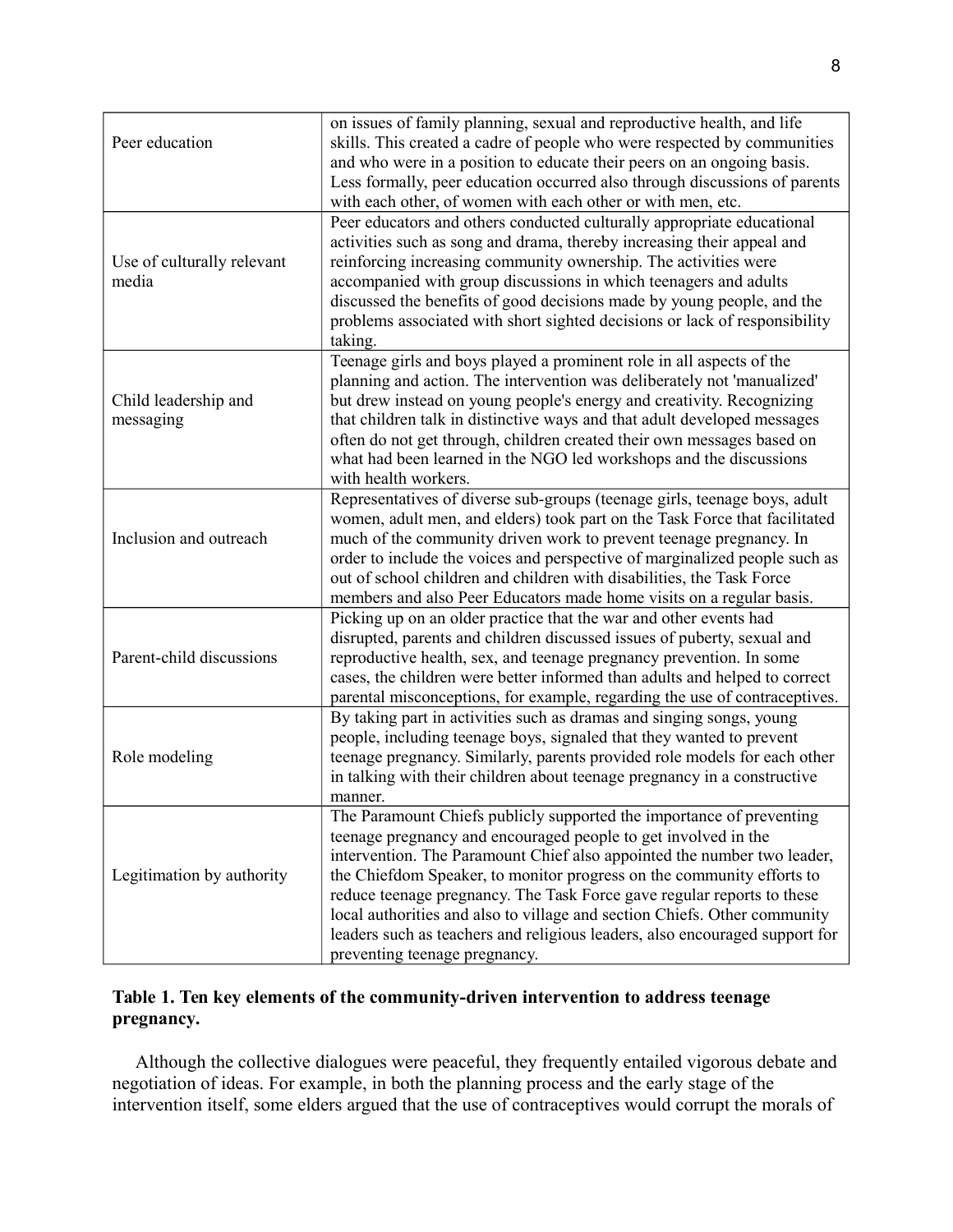young people by encouraging early sex. In response, women, teenagers, and moderate men argued that girls and boys were already sexually active, as indicated by how many teenage pregnancies occurred each year, and that it would be better to insure their protection through the use of contraceptives. Although there was no single turning point in this debate, over time, adherents of the former view persuaded increasing numbers of community members.

 The intervention was community driven in the sense that local villagers decided collectively not only which issue to address and which intervention aspects (e.g., family planning) to include, but also how to implement the intervention and what adjustments to make in the intervention process. At each point, it was the community that drove the intervention and decided whether, when, where, and how to implement the intervention. The Task Force facilitated this process, yet there were many smaller decisions made as well by various community members. For example, teachers and school authorities sometimes decided to hold open discussions at school of topics such as puberty, teenage pregnancy, and pregnancy prevention. In churches, pastors sometimes devoted sermons to the topic. Through these and the activities described below, there were steady increases in community awareness of the problems of teenage pregnancy and means of preventing it and increased commitment to the community-defined intervention strategy. At the end of the day, it was community members who empowered and mobilized themselves and took action. Throughout, they viewed the process as 'theirs' since they had constructed and implemented the plans to address teenage pregnancy.

 It is worth noting that the intervention was guided neither by the Chief nor a small elite within the village or villages. On an ongoing basis, members of the different sub-groups gave input into the implementation process via the Task Force, and home visits were used to solicit and include the views of marginalized people. As described below, the implementation itself included leadership by teenagers and also by parents. By design, Task Force members reported monthly on the implementation activities to Chiefdom authorities, particularly the Chiefdom Speaker. In this manner, people demonstrated appropriate respect for the Chiefdom authorities, yet the authorities did not direct the process. Near the time at which Task Force members reported to the Chiefdom authorities, they also reported to the community members through venues such as barray meetings.

 Consistent with the bottom-up approach to system strengthening, the intervention included community-driven linkages with the local health authorities. Via the mentors to the intervention process, the communities requested that the District Medical Officer provide contraceptives without charge in the local health posts. Having agreed to do so, the DMOs trained the health post staff and kept up the supplies of different contraceptives.<sup>[6](#page-8-0)</sup> The project monitors and senior mentors also checked the supply of contraceptives on a regular basis and reported shortages to the DMO, and to Freetown if necessary. The functionality of the linkages was evident in the fact that there were significant increases in the uptake of contraceptives. Also, the communities invited the health post nurses to visit and help educate people about issues such as puberty and how to prevent teenage pregnancies. The nurses also played a role in clearing up misconceptions

<span id="page-8-0"></span><sup>&</sup>lt;sup>6</sup> An exception was one community in Moyamba District, where the only contraceptives available were birth control pills since the health post was a maternal care post that did not qualify for the training of its personnel on, for example, the use of implants.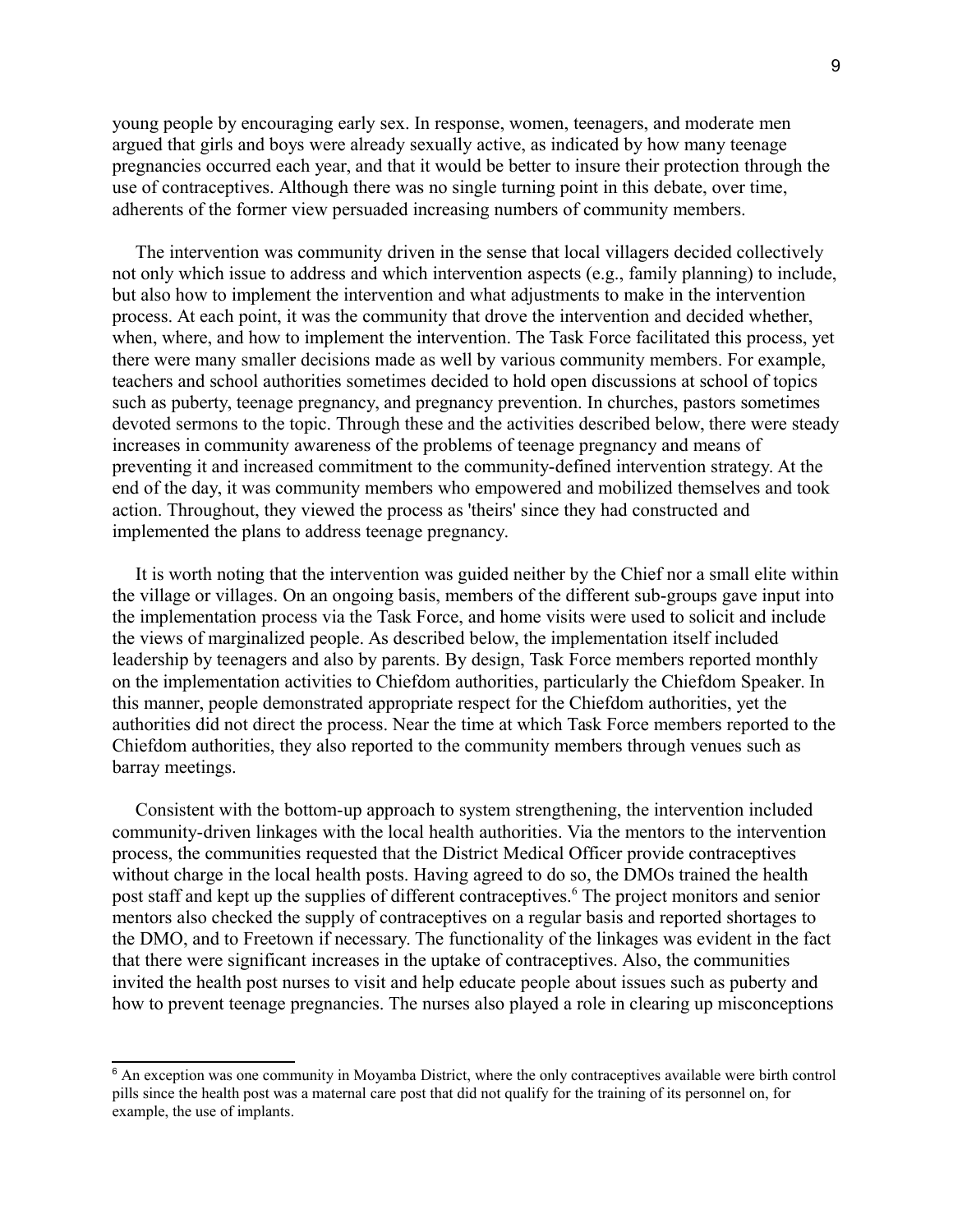such as the idea that using contraceptives would make it difficult for one to become pregnant later on  $<sup>7</sup>$  $<sup>7</sup>$  $<sup>7</sup>$ </sup>

| <b>Two Songs Sung by Children in Moyamba</b>                                                                                                                                                                                                                                                                                                                                                     |  |  |
|--------------------------------------------------------------------------------------------------------------------------------------------------------------------------------------------------------------------------------------------------------------------------------------------------------------------------------------------------------------------------------------------------|--|--|
| Education is sweet, education is sweet, education is sweet all the way<br>Teacher help me to learn<br>Mother pay for me<br><i>Father pay for me</i><br>Mother told me not to be involved in sex until I complete my education<br>Father told me not to be involved in sex until I complete my education<br>I also answered 'yes', I will not be involved in sex until I complete my<br>education |  |  |
| My own body, my own body is for going to school, it is not for getting<br>pregnant.<br>When a bike rider (okada rider) calls you to the corner, don't go there,<br>he will get you pregnant.<br>When an adult man calls you to the corner, don't go there he will get you<br>pregnant.<br>When a teacher calls you to the corner, don't go there, he will get you                                |  |  |

 Throughout the intervention, awareness of and knowledge about various aspects of family planning, sexual and reproductive health, and life skills was promoted through peer education using youth driven messages and the use of culturally appropriate media. The Peer Educators, who included leaders of youth groups, received training from the NGOs and then conducted various activities in their villages. Among these activities were songs and dramas (vignettes) which fit the local culture and likely contributed further to the sense of local ownership over the intervention. An example of the kinds of songs that were sung is provided in the box above, and an example of drama and discussion is provided on the following page.

 Child leadership and messaging were important features of the intervention since young people know better than adults how to communicate with other young people and how to influence each others' behavior in constructive ways. The community adults shared power with children and enabled them to exercise their creativity in composing messages, writing songs, and designing and performing dramas. To illustrate, teenagers in Moyamba constructed the message '5920,' which meant that for five minutes of pleasure, one gets nine months of pregnancy followed by two years out of school, and at the end, one has nothing since his or her education has been lost. Teenagers' use of this message in small gatherings or in public meetings typically

<span id="page-9-0"></span><sup>7</sup> These and other results were documented in participatory evaluations by adult and child Task Force members. See Wessells, Manyeh, and Lamin (2014).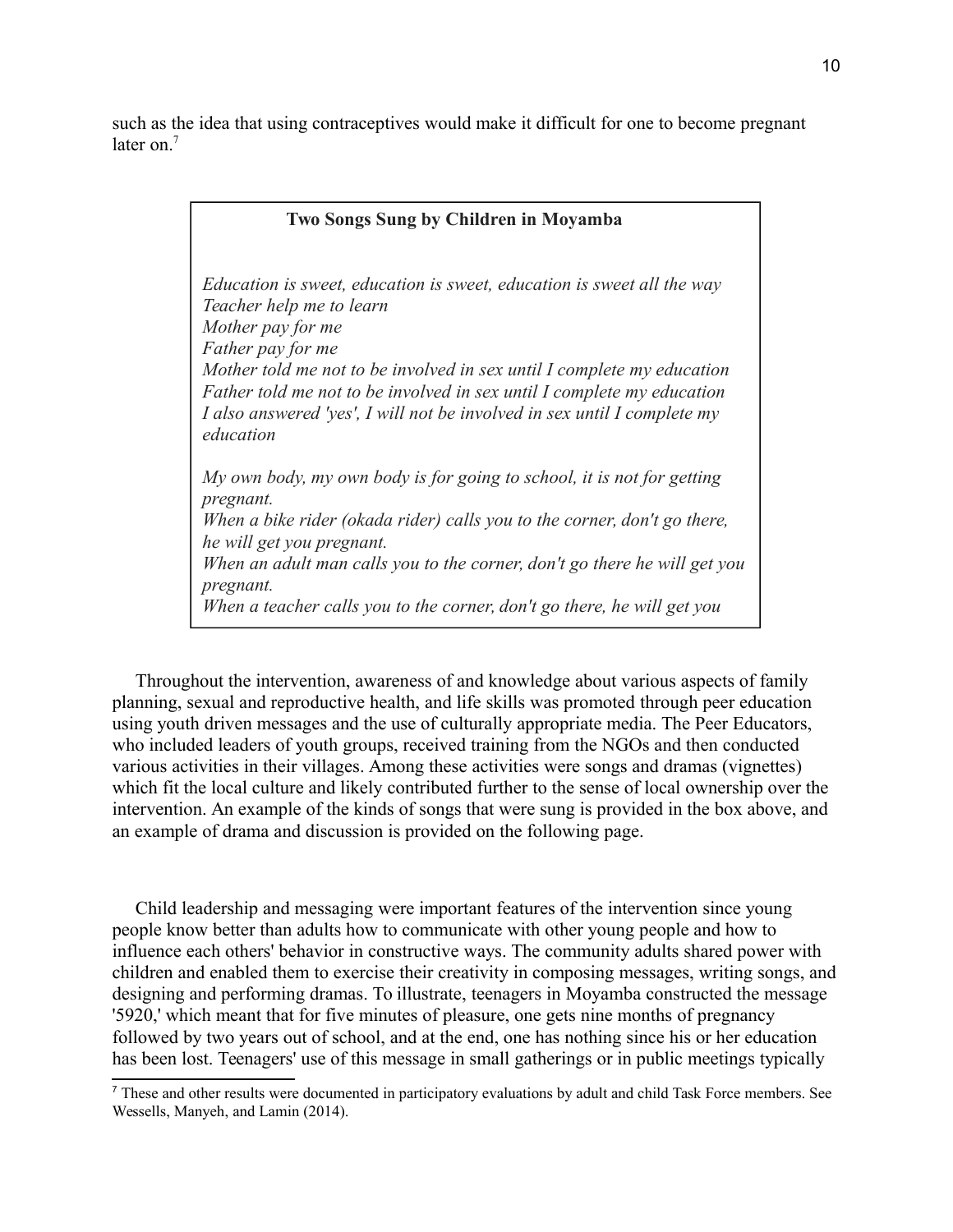## **Example of a Drama and Discussion**

 An example of a drama and discussion with a mixed gathering of girls and boys occurred in Bombali in 2013 and focused on life skills of assertiveness and being able to say 'No' to unwanted sex in a respectful manner. The first role play opened with two boys talking about a particular girl whom they wanted to have as their girlfriend. In the next scene, one of the boys saw the girl as she walked to school, and he shouted 'Baby, baby! Hey, stop! I want to work things with you.' Having stopped abruptly, the girl hissed at the boy and said angrily that if the boy made any moves, he will regret the day his mother gave birth to him. She told him that she is not his type and that he should find a girl who is like him--hopeless and useless. Shocked and speechless, the boy watched as the girl turned and walked away, and he pointed and shouted to her that she will pay for what she had done to him.

 The second role play began with one boy talking to himself about a girl in his class who was very serious with her school work. He said that he would do anything to get that girl into his life because the girl is cool, clever, and does not mess around. Seeing the girl walking with her friends, he called out, saying he wanted to talk with her. After the girl had told her friends that she will rejoin them later, he told the girl that he admires her and that she has all the qualities he is looking for and wants her to be his life partner. The girl smiled and thanked the boy for his concern, yet told him in a serious, polite manner that she cannot be his girlfriend because she has no plans to marry in the next five or ten years since she did not want to disrupt her education. She apologized for disappointing the boy, who thanked her for treating him kindly. The skit ended with the girl joining her friends while the boy went on his way.

 In the discussion that followed the role plays, teenagers who had watched said that the first role play described exactly the behavior of some girls in the community. Those who had watched commented that the second role play helps teach girls how to behave when faced with pressure from men. The leader described the behavior of the girl in the first role play as aggressive, whereas the behavior of the girl in the second role play was assertive. He explained that one can be assertive without being rude. He added that one needs to be firm on what she thinks is right and communicate it effectively when negotiating. One girl asked the leader what to do if a girl followed the second role model but the boy persisted in trying to have his own way. The leader advised the participants to be firm yet friendly when expressing their rights, in order to convince the boy rather than to coerce him.

evoked much laughter and excitement, in part because it used their way of talking and made public a topic that was very much on young people's minds yet that had not always been discussed openly. The meaning of the message, however, was quite serious, as it embodied teenagers' view that education is the future and that young people should maintain their access to education by not becoming pregnant. Teenagers' delivery of such messages was supported by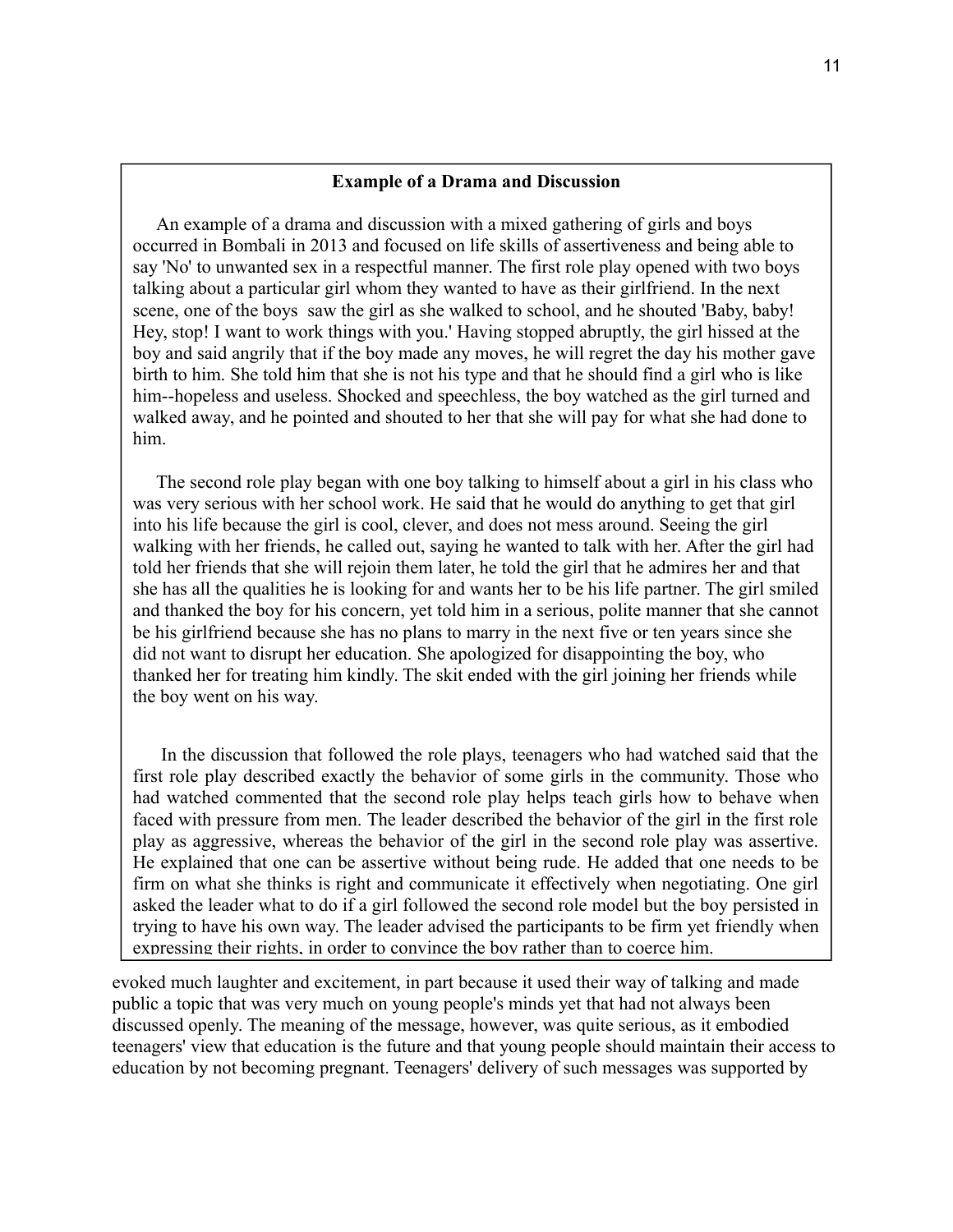adults since the entire communities had agreed on the importance of preventing teenage pregnancy, and adults liked the emphasis on young people continuing their education.

 Throughout the intervention, inclusivity was an important concern that communities attended to. In part, inclusivity was achieved by complementing public meetings and performances with home visits by Peer Educators and Task Force members. The home visits made it possible to share knowledge and learning with people who were marginalized and who tended not to participate in public meetings, and they also enabled learning from marginalized people. In addition, various groups that had existed in the community before the intervention had begun were active in mobilizing outreach. For example, in Moyamba, the Mothers' Club had been active on issues of family planning and maternal health even before the intervention but had not included in its trainings material related to children. During the intervention, however, they decided to integrate children's issues and teenage pregnancy into their trainings and outreach activities. Also, the various sub-groups that had been active in the planning process--teenage girls, teenage boys, adult women, adult men, and elders--continued to discuss issues related to the prevention of teenage pregnancy.

 Parent-child discussions were a popular and intergenerational feature of the intervention. During the planning stages, some elders commented that before the war, parents had talked with their children about puberty, sex, and pregnancy and that the discussions had benefitted children and families. In order to rekindle this practice, public discussions in the barray and also the NGO trainings encouraged parent-child discussions that were educational and supportive. In some cases, parents led the way by helping younger children to understand the changes their bodies were going through or would undergo, explaining how girls become pregnant, and discussing the importance of preventing teenage pregnancy. Interestingly, children who were Task Force members or Peer Educators also initiated discussions with parents and even became 'teachers' who helped to correct misconceptions such as the idea that male condoms should not be used because they will come off and get stuck in the woman's vagina.

 Role modeling was also an important element of the intervention. For one thing, people became involved in the intervention in part by observing the concern and commitment of others who were already engaged, even in relatively simple ways such as speaking up at barray meetings. Also, as children sang songs and performed dramas, for example, they not only provided information but served as role models for other children regarding the prevention of teenage pregnancy. The modeling was not about being a highly visible advocate in the community but about being a positive influence on one's friends and encouraging them to stay in school, not give in to pressure from boys, and avoid early pregnancy. For example, the dramas performed by young people frequently demonstrated how to say 'no' to exploitative sex or unwanted relations. Adults, too, provided important role models, as parents showed their concern and gave advice on how to avoid teenage pregnancy.

 The support expressed by authorities such as Chiefs and elders was pivotal in the intervention process. That the Paramount Chiefs and the Chiefdom Speakers were vocal in their support of the intervention helped to legitimate it and to mobilize action by community members. Indeed, the support by the Paramount Chiefs--the 'keepers of the land'-- increased the salience of the work to prevent teenage pregnancy. Community members were more likely to get involved in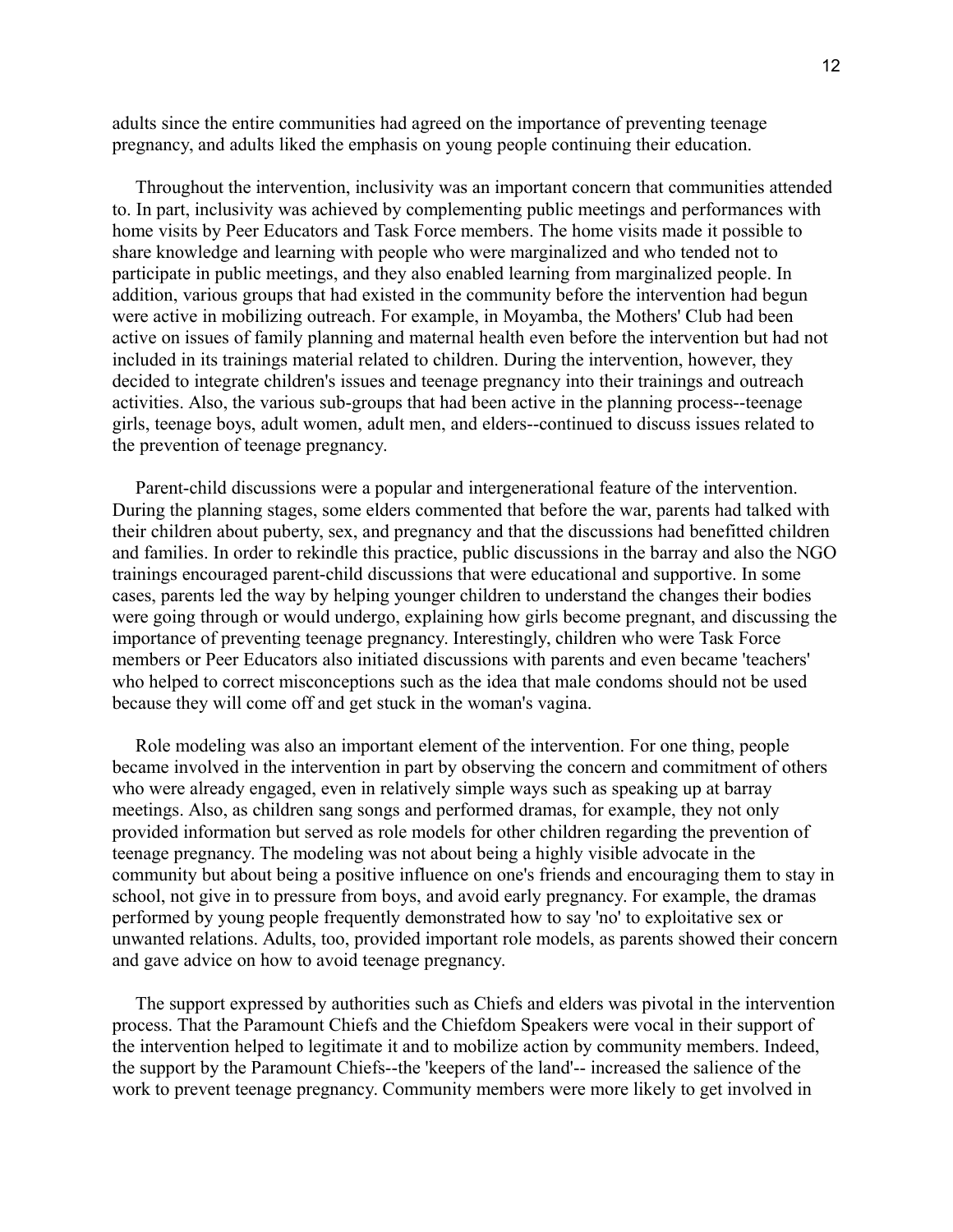addressing the problem because their highest leaders had spoken strongly on the importance of preventing teenage pregnancy. Also, the Chiefs support raised expectations that community members would get involved on this community defined issue. The support of Government workers such as health post staff likely contributed as well to people's ongoing concern and involvement.

# **Conclusion**

 At this juncture, it seems clear that the communities themselves drive the intervention, which is being implemented in ways that engage diverse parts of the community and reflect the collective plans that the Task Force had helped to develop. An exit and handover process is currently being implemented that are expected to enable communities to continue their intervention, which will no doubt evolve over time.

 Although these ten elements have been presented individually for purposes of clarity, it is important to recognize their extensive, ongoing interaction. For example, as parents talk with their children or teenagers talk with other teenagers about the importance of safe sex or preventing pregnancy, the children may become more likely to use contraceptives. As they access the contraceptives at the health post, the linkages between communities and the health services are strengthened, which in turn enables education in the villages by health staff and likely increases the use of contraceptives still further. Overall, the elements work together to support constructive changes in knowledge, attitude, behavior, and social norms. As teenagers become more knowledgeable about the harmful effects of teenage pregnancy, they become more receptive to the messages of the dramas and songs, and they learn from others how to say 'No' and behave in ways that reduce teenage pregnancy. It is hoped that over time, the social norms will change in ways that promote healthy relationships with good decision making by boys and girls, encourage young people to continue their education, and enable safe sex and the prevention of teenage pregnancy.

 Ongoing efforts at documentation and evaluation using both qualitative and quantitative methods are being used to learn from this important intervention, the preliminary results of which are encouraging.<sup>[8](#page-12-0)</sup> The learning from the communities' action will hopefully inspire similar action in many communities to prevent teenage pregnancy and support vulnerable children in Sierra Leone.

#### **References**

- Stark, L., Macfarlane, M., King, D., Lamin, D., Lilley, S., & Wessells, M. (2014). *A communitydriven approach to reducing teenage pregnancy in Sierra Leone: Midline evaluation brief*. London: Save the Children.
- Wessells, M. (2009). *What are we learning about protecting children in the community? An inter-agency review of the evidence on community-based child protection mechanisms in humanitarian and development settings*. London: Save the Children.

<span id="page-12-0"></span><sup>8</sup> See Stark et al. (2014) and Wessells et al. (2014).